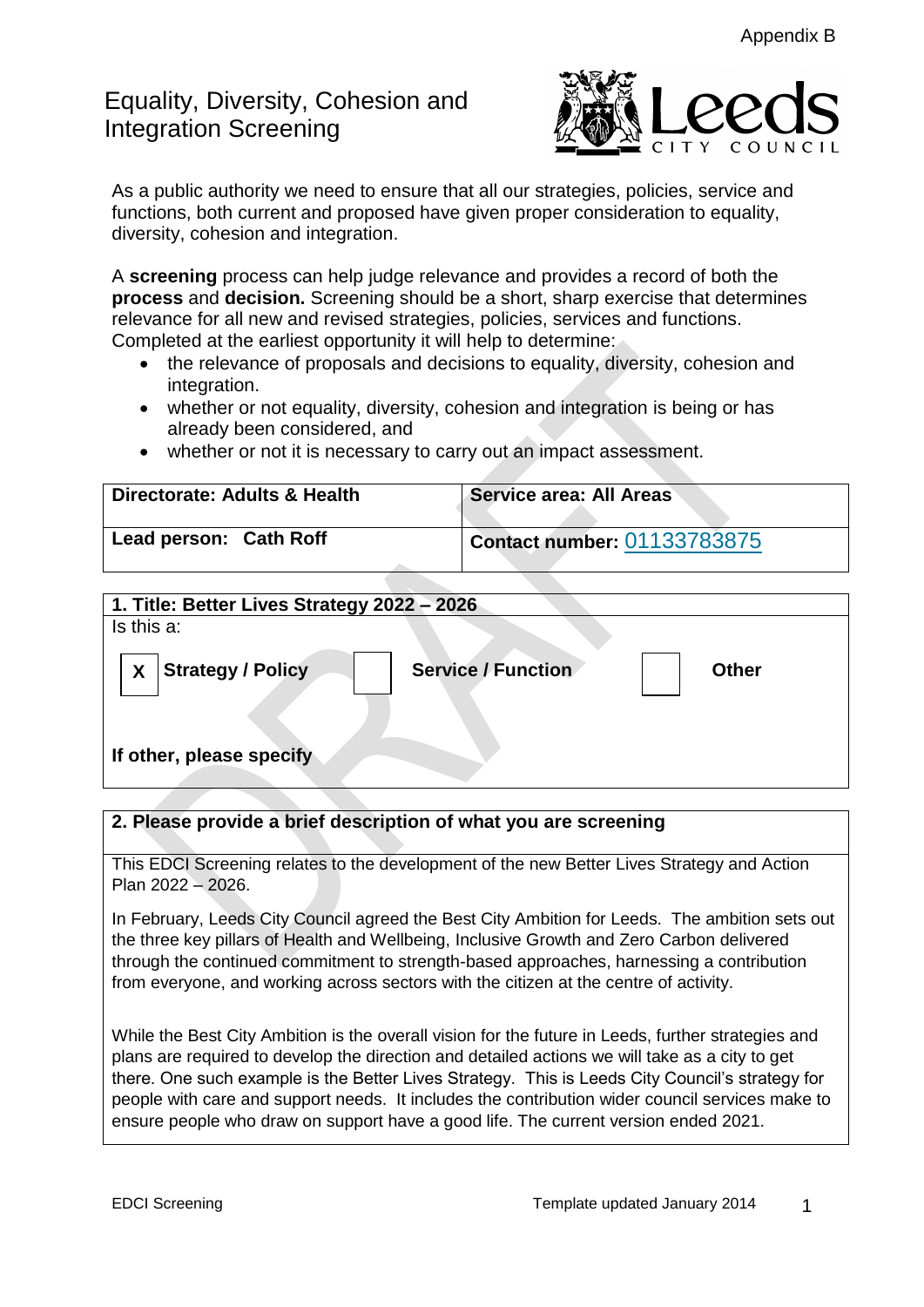## **3. Relevance to equality, diversity, cohesion and integration**

All the council's strategies and policies, service and functions affect service users, employees or the wider community – city wide or more local. These will also have a greater or lesser relevance to equality, diversity, cohesion and integration.

The following questions will help you to identify how relevant your proposals are.

When considering these questions think about age, carers, disability, gender reassignment, race, religion or belief, sex, sexual orientation. Also those areas that impact on or relate to equality: tackling poverty and improving health and well-being.

| <b>Questions</b>                                                     | Yes | <b>No</b> |
|----------------------------------------------------------------------|-----|-----------|
|                                                                      |     |           |
| Is there an existing or likely differential impact for the different | X   |           |
| equality characteristics?                                            |     |           |
| Have there been or likely to be any public concerns about the        | X   |           |
| policy or proposal?                                                  |     |           |
| Could the proposal affect how our services, commissioning or         | X   |           |
| procurement activities are organised, provided, located and by       |     |           |
|                                                                      |     |           |
| whom?                                                                |     |           |
| Could the proposal affect our workforce or employment                | X   |           |
| practices?                                                           |     |           |
| Does the proposal involve or will it have an impact on               | X   |           |
| Eliminating unlawful discrimination, victimisation and<br>$\bullet$  |     |           |
| harassment                                                           |     |           |
| Advancing equality of opportunity                                    |     |           |
| Fostering good relations                                             |     |           |

If you have answered **no** to the questions above please complete **sections 6 and 7**

If you have answered **yes** to any of the above and;

- Believe you have already considered the impact on equality, diversity, cohesion and integration within your proposal please go to **section 4.**
- Are not already considering the impact on equality, diversity, cohesion and integration within your proposal please go to **section 5.**

# **4. Considering the impact on equality, diversity, cohesion and integration**

If you can demonstrate you have considered how your proposals impact on equality, diversity, cohesion and integration you have carried out an impact assessment.

Please provide specific details for all three areas below (use the prompts for guidance).

 **How have you considered equality, diversity, cohesion and integration?** (**think about** the scope of the proposal, who is likely to be affected, equality related information, gaps in information and plans to address, consultation and engagement activities (taken place or planned) with those likely to be affected)

The new Better Lives Strategy sets out our strategic vision and priority actions in relation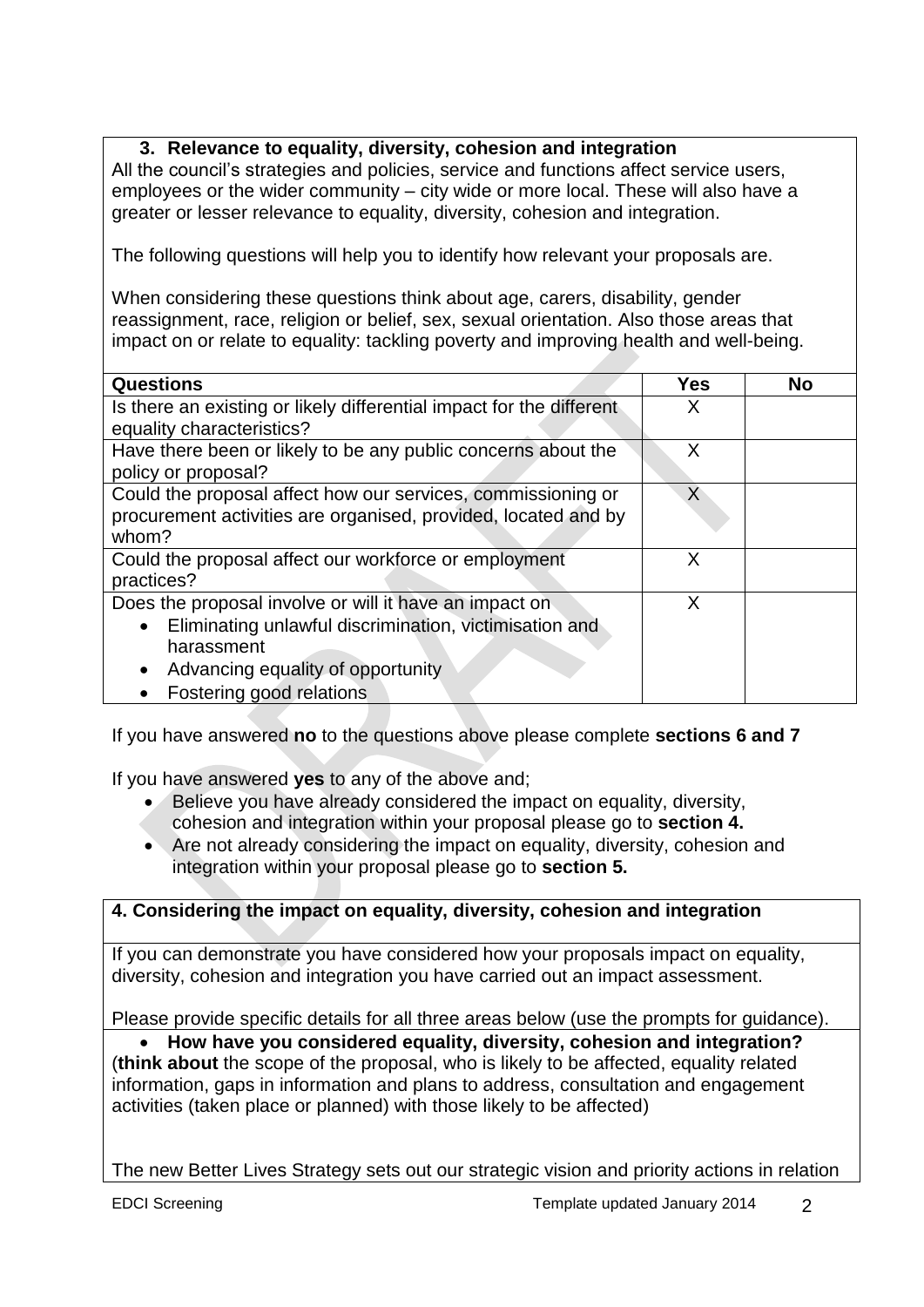to people with care and support needs and their families / carers. The priorities and actions proposed reflect the conversations and engagement activities that have taken place with people to help shape the content, along with what is already known through national consultation exercises and other local research activities. The engagement activities to date are listed below.

A full EDCI assessment will be carried out upon a decision by Executive Board to approve the proposed strategy. A full EDCI on organisational change will consider any impacts on our workforce.

In addition, each specific action will also need to consider any impacts of proposed changes to protected characteristics, so separate screening and assessments will be completed as appropriate in this regard.

#### **Better Lives Strategy – Consultation Dates**

#### **Survey**

Service User and Carer Survey - 13th July to September 7th Health and Social Care Professional Survey - 13th July to September 7th Commissioned Provider Survey - 13th July to September 7th The questionaries were promoted via Forum Central, LIP, Carers Leeds, Leeds Directory and the LCC website.

#### **Workshops**

Elected Member Workshop 25th and 31st January Public / Service User Workshops – 19th and 24th January Neighbourhood Network session – 24th January Forum for Race Equality in Social Care – 19th January Deaf Forum - 10th February Better Lives Board Workshop - 25th September We were forced to cancel sessions we had organised with Neighbourhood Networks and through ABCD Pathfinder sites due to the re-emergence of Covid measures in December. We will revisit the face to face consultations when appropriate to do so, also focusing on Federation for the Blind, LGBT+ Hub, and BME Hub.

#### **Interviews**

1 to 1 Interviews with health and social care staff and partners 7th June to September 30th

## **•** Key findings

**(think about** any potential positive and negative impact on different equality characteristics, potential to promote strong and positive relationships between groups, potential to bring groups/communities into increased contact with each other, perception that the proposal could benefit one group at the expense of another)

Whilst a full EDCI Assessment will be carried out, it is considered that the proposed strategy will have positive impacts on all protected characteristics.

## **Actions**

**(think about** how you will promote positive impact and remove/ reduce negative impact)